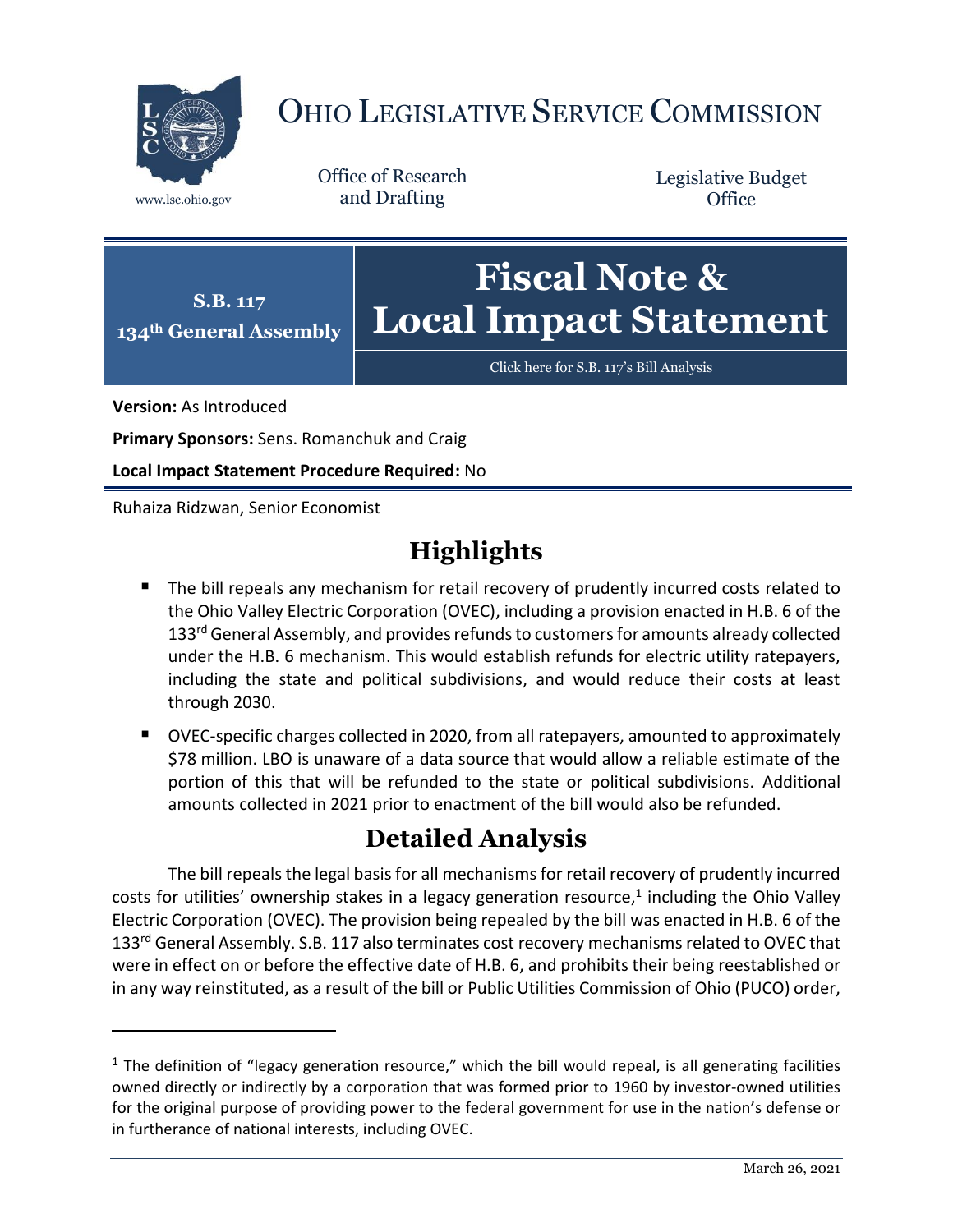decision, or rule. The bill requires the full amount of revenues collected from customers through the H.B. 6 mechanism to be promptly refunded to customers from whom the revenues were collected.

#### **Fiscal effect**

The bill would reduce costs of purchasing electric utility services for state agencies and local governments. Future savings to all electric customers in the six electric distribution utility (EDU) territories in the state from the repeal of the new "Legacy Generation Rider" enacted under H.B. 6 and the previous OVEC riders would depend on future wholesale energy prices and OVEC costs (see background information below), but based on experience in 2020, would amount to about an estimated \$78 million per year assuming continuation of the wholesale prices and OVEC costs during that year. In 2020, the monthly residential rate for each EDU was 58¢. The updated monthly residential rate for each EDU in 2021 is \$1.18, which is about double the rate in 2020; thus LBO staff anticipate that the 2021 amount collected under the rider may be higher than the 2020 amount. LBO did not find data to allow a determination of the share of collections from the rider that would be refunded to the state or to political subdivisions.

H.B. 6 imposed a single rider applicable to all six EDU territories in the state. Beginning in January 2020, the new "Legacy Generation Rider" applied a statewide rate to various customer classes (e.g., residential) in every territory. Under current law, EDUs are allowed to incur recoverable costs (via the Legacy Generation Rider) through December 31, 2030, so governmental savings from the bill would likely last at least until then. A document related to the rider,<sup>2</sup> prepared by the Public Utilities Commission of Ohio, specifies that "Staff will calculate the statewide rate based on the forecasted data provided by the Electric Distribution Utilities (EDUs) . . . . The January 1, 2021 update and all subsequent updates will include the forecasted amount for the upcoming six-month period as well as the over/under collection amount from a prior period."<sup>3</sup>

#### **Background**

OVEC operates two coal-fueled plants along the Ohio River and each of its "sponsoring companies" are entitled to their specified share of all net power and energy produced by OVEC's two generating stations. In return, the sponsoring companies must pay their share of all of OVEC's costs resulting from the ownership, operation, and maintenance of its generation and transmission facilities. Among the dozen sponsoring companies are three Ohio EDUs: Ohio Power Company (19.93% ownership stake), Duke Energy Ohio (9.0%), and Dayton Power and Light Company (4.9%).

Prior to H.B. 6, three EDUs received their OVEC-specific costs through riders with various dates for their scheduled expiration: October 31, 2023 (Dayton Power and Light), May 31, 2024 (AEP Ohio; the Ohio Power Company is a subsidiary of AEP), and May 31, 2025 (Duke Energy

 $\overline{a}$ 

<sup>2</sup> The document, *In the Matter of Establishing the Nonbypassable Recovery Mechanism for Net Legacy Generation Resource Costs Pursuant to R.C. 4928.148, Case No. 19-1808-EL-UNC*, dated September 25, 2019, is available at: [http://dis.puc.state.oh.us/TiffToPDf/A1001001A19I25B60748H03091.pdf.](http://dis.puc.state.oh.us/TiffToPDf/A1001001A19I25B60748H03091.pdf)

<sup>3</sup> The document also noted that "For all update filings after the January 1, 2020 update, the Staff and EDUs shall work together to establish an appropriate timeline for filing, reviewing and calculating the rates. The subsequent updates should be filed . . . 30 days prior to the proposed effective date and shall become effective on the proposed effective date unless otherwise specified by the Commission."